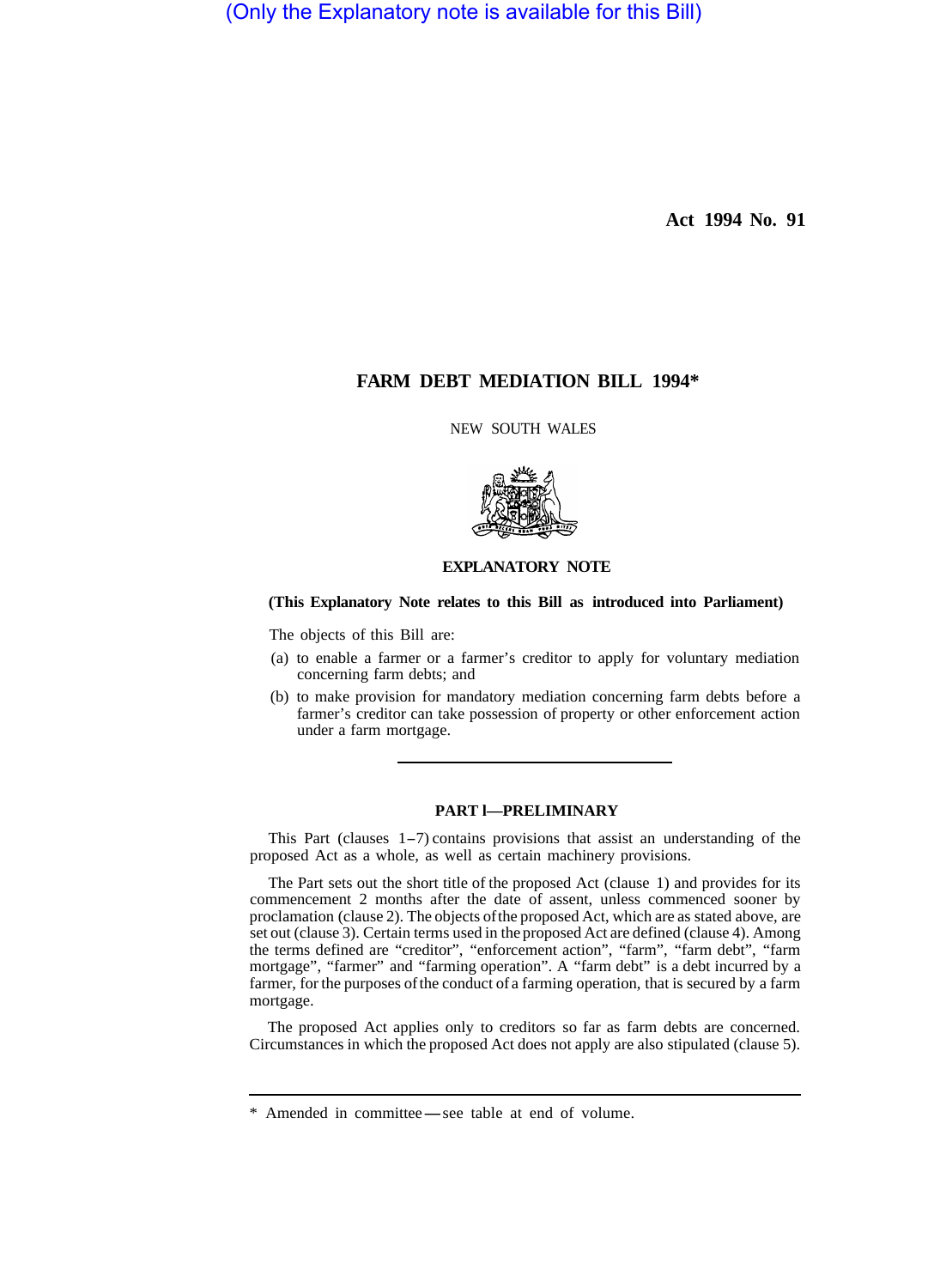For example, the proposed Act does not apply to farm debts that have been mediated previously in accordance with its provisions.

Enforcement action taken by a creditor to whom the proposed Act applies is void unless it is taken in conformity with the requirements of the proposed Act (clause 6).

The proposed Act does not affect the Contracts Review Act 1980 or any other law that provides for the grant of relief in respect of harsh, oppressive, unconscionable or unjust contracts or on the grounds of hardship. Further, in so far as the requirements of the proposed Act may impact on the provision of consumer credit, they are in addition to, and do not affect, the requirements of any other law that applies to the provision of such credit. Other than this, the proposed Act is to have effect despite any other Acts (clause 7).

## **PART 2—VOLUNTARY MEDIATION**

This Part (clauses 8-10) enables a farmer or creditor to apply to the New South Wales Rural Assistance Authority ("the Authority',) for voluntary mediation concerning a farm debt (clause 8), and makes provision as to the form of application for voluntary mediation (clause 9). The Authority may, after evaluating an application, direct a mediator to mediate between the farmer and creditor concerning the farm debt (clause 10). The provisions of Part 5 (General Provisions Concerning Mediation) apply to voluntary, as well as, mandatory mediation under the proposed Act.

## **PART 3–MANDATORY MEDIATION-PROCEDURE**

This Part deals with the circumstances in which mandatory mediation is required and with the procedural steps that must be taken by the parties to mandatory mediation under the proposed Act.

#### **Division l—Mandatory mediation and mediation notices**

This Division (clauses  $11-14$ ) sets out requirements for mandatory mediation and commencement of the mandatory mediation process.

The Division prohibits the taking of enforcement action relating to a farm mortgage by a creditor unless the creditor complies with the requirements of the proposed Act as to mandatory mediation, or enforcement action is otherwise authorised by the proposed Act (clause 11). The Division requires a creditor who wishes to take enforcement action to serve a mediation notice on the farmer and the Authority (clause 12), Within 7 business days after being served with a mediation notice, the Authority must provide the farmer concerned with a list of persons or agencies that are available to provide the farmer with free advice and assistance for the purposes of preparation of a mediation request and in subsequent discussions with a financial counsellor nominated by the Authority (clause 13). All mediation notices relating to the same farmer that are served on the Authority before the initial mediation session for that farmer are to be dealt with together (clause 14).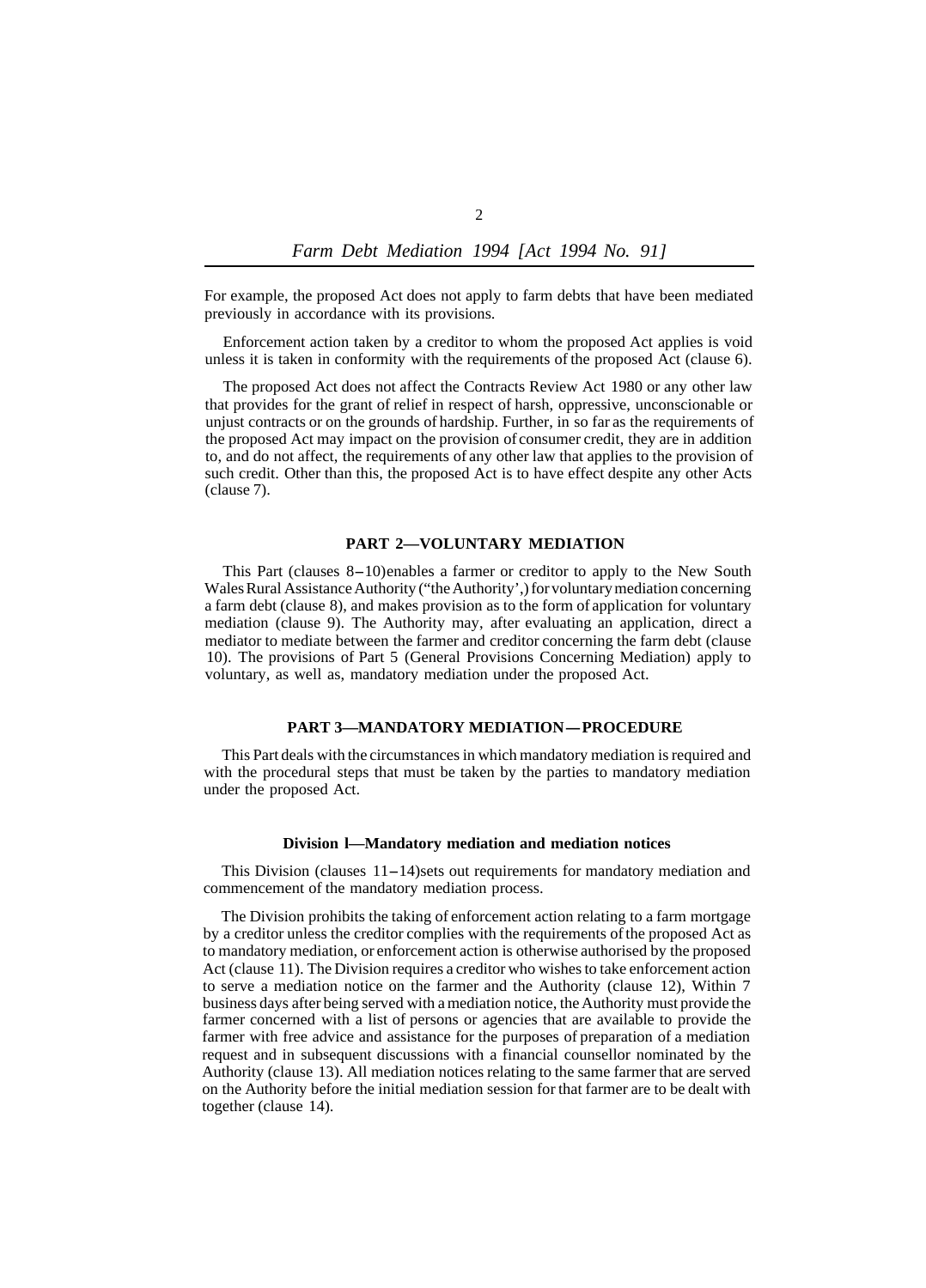## **Division 2—Mediation requests**

This Division (clauses 15-22) deals with action to be taken following service of a mediation notice or if enforcement action is taken by a creditor who has not served a mediation notice on a farmer as required by the proposed Act.

A farmer served with a mediation notice who wishes to have the farm debt mediated in accordance with the proposed Act must lodge a mediation request with the Authority within 21 days after service of the mediation notice (clause 15). Provision is made as to the form and content of the mediation request (clause 16).

A farmer who fails to lodge a mediation request in the 21-day period is taken to have waived the right to mandatory mediation with respect to the farm debt concerned and the creditor, on being provided with a certificate to this effect by the Authority, is free to commence or proceed with enforcement action concerning the farm debt (clause 17).

If a creditor who is not otherwise authorised to take enforcement action under the proposed Act does so without first serving a mediation notice, the farmer may nevertheless lodge a mediation request with the Authority. On receiving the mediation request and on satisfying itself that the circumstances are such that service of a mediation notice by the creditor was required, the Authority must serve a notice on the creditor, calling on the creditor to cease taking enforcement action until the requirements of the proposed Act as to mandatory mediation have been met (clause 18). A creditor who does not comply with such a notice is liable to the imposition of a civil penalty by the Commercial Tribunal on the application of the farmer. The maximum civil penalty that the Commercial Tribunal may impose is the amount of all interest charges payable under the farm mortgage from the date on which the creditor commenced enforcement action until a date specified by the Commercial Tribunal (being a date not earlier than the date on which the Commercial Tribunal determines the enforcement action ceased). However, if the farmer satisfies the Commercial Tribunal that the farmer has suffered a loss as a result of the taking of the enforcement action, the civil penalty imposed must be not less than the amount of that loss (clause 19). Provision is made as to the manner in which a civil penalty ordered to be paid by a creditor may be recouped by a farmer (clause 20) and as to the finality of orders made under the Division by the Commercial Tribunal (clause 21).

Within 7 business days after the farmer lodges a mediation request, the Authority must nominate a financial counsellor to meet with the farmer to assist with the preparation of the farmer's financial records for the initial mediation session. The qualifications of financial counsellors are specified (clause 22).

#### **Division 3—Mediation period**

This Division (clauses 23 and 24) makes provision for a mediation period of 60 days after the Authority issues a mediation proceeding notice concerning a farmer. The mediation period may be extended by agreement of the parties (clause 23). During the mediation period, an orientation session and an initial mediation session must be held. The mediator may also arrange for the holding of additional mediation sessions (clause 24).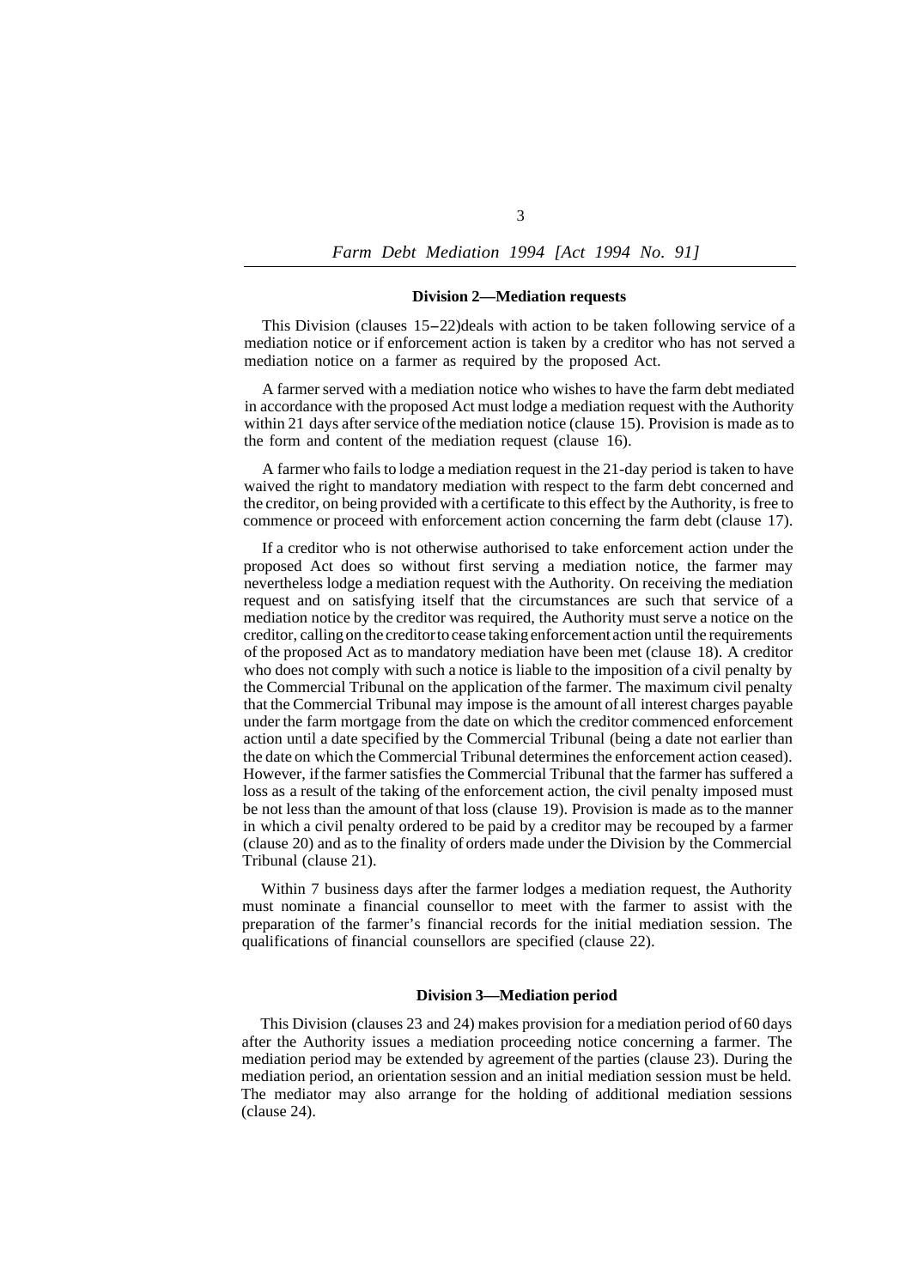*Farm Debt Mediation 1994 [Act 1994 No. 91]*

## **Division 4—Mediation proceeding notice**

This Division (clauses 25-30) sets out the steps to be taken after the Authority receives a mediation request. Within 14 days after that event, the Authority must serve a mediation proceeding notice on the farmer and all creditors listed by the farmer in the mediation request, and a claim form on those creditors (clause 25). Provision is made as to the matters that must be included in the mediation proceeding notice (clause 26). These matters include:

- the time and place appointed for the orientation and initial mediation sessions;
- a description of the procedure for selection of the mediator;
- a notification to the effect that creditors are prohibited from taking enforcement action for 60 days after the issue of the mediation proceeding notice (unless otherwise authorised by the proposed Act);
- details of information to be provided by the creditors to the farmer before the initial mediation session.

This Division requires the creditor who served the mediation notice and the farmer, within 7 days after service of the mediation proceeding notice, to take certain steps connected with the selection of a mediator from a panel of 3 mediators nominated by the Authority in the mediation proceeding notice. Alternatively, the farmer and creditor or creditors concerned may jointly select, and pay for, a professional mediator of their own choosing (clause 27).

Creditors served with a mediation proceeding notice cannot take enforcement action for 60 days after the despatch of the mediation proceeding notice unless:

- the creditor and farmer have come to an agreement, under clause 44 of the proposed Act, that permits the creditor to take such action and neither party has rescinded the agreement during the prescribed cooling off period; or
- the creditor is served with a copy of a certificate, under Division 2 of Part 4 of the proposed Act, certifying that the mediator believes that the farmer has failed to mediate in good faith; or
- mediation has ended within the 60-day mediation period without the making of a mediation agreement precluding the taking of enforcement action and the mediator has served a termination statement on the creditor (clause 28).

The Division contains requirements concerning the provision of information relating to farm debts by creditors to the farmer before the initial mediation session (clause 29).

The Division is also expressed to apply subject to Division 2 (Mediation in good faith required) of Part 4 (Mandatory Mediation—Other Matters) of the proposed Act (clause 30).

#### **Division 5—Orientation session and mediation sessions**

This Division (clauses 31-34) makes provision as to arrangements for orientation and mediation sessions.

Provision is made for the holding of an orientation session at a time and place appointed by the Authority in the mediation proceeding notice. The farmer and a financial counsellor and mediator nominated by the Authority (who need not be the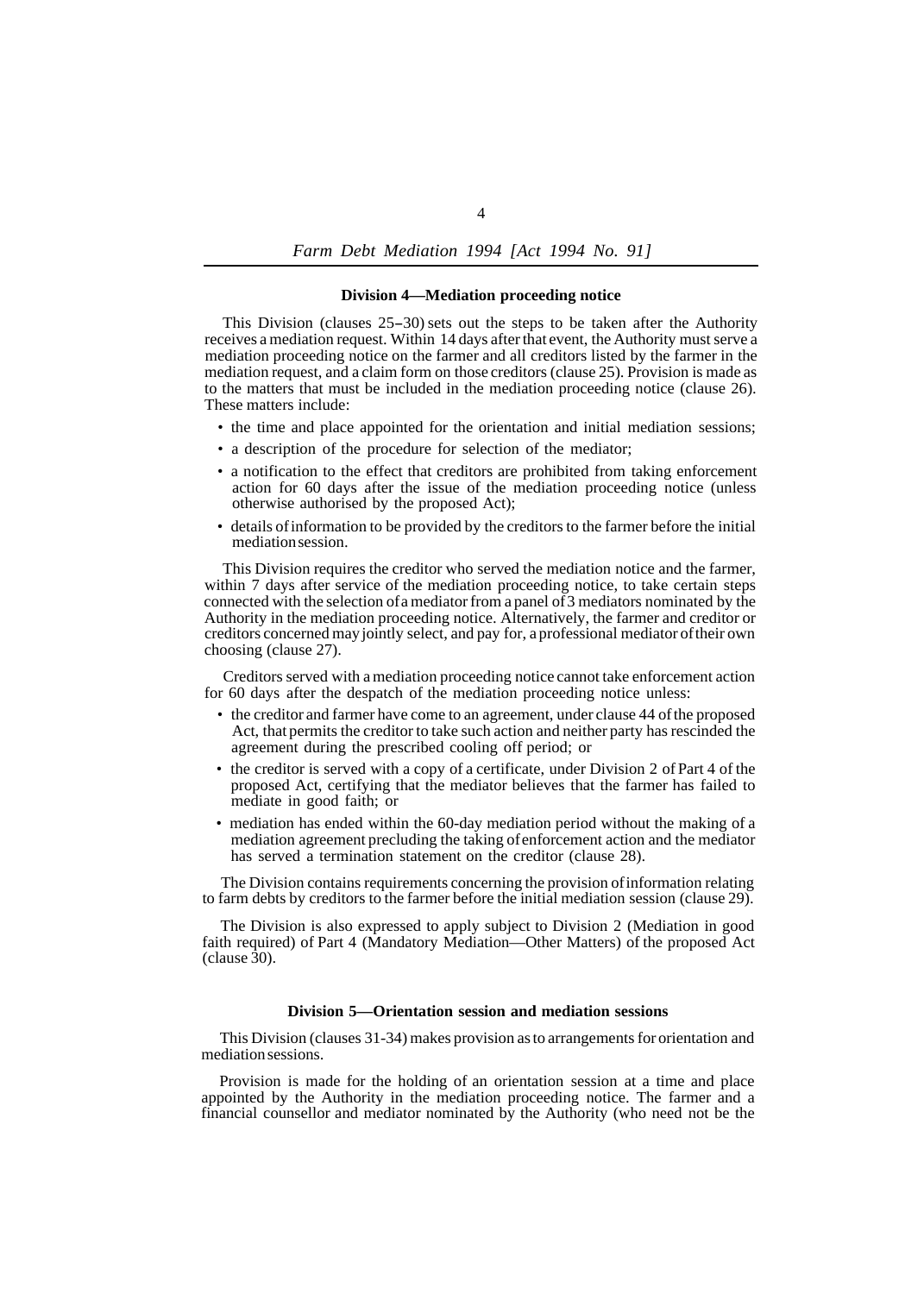same mediator who is to handle the mediation sessions) are to attend the orientation session. Creditors who have been served with the mediation proceeding notice and who wish to participate in mediation may also attend the orientation session (clause 31).

The purposes of the orientation session are to ensure that the farmer's documentation is in order for mediation and that the farmer understands the procedures involved (clause 32).

The initial mediation session is to be held at a time and place appointed by the Authority in the mediation proceeding notice (clause 33) and additional mediation sessions are to be held, during the mediation period or any extension of it, in accordance with arrangements made by the mediator (clause 34).

#### **Division 6—Lodgment of claim forms by creditors**

This Division (clauses 35-41) deals with the lodgment of claim forms by creditors.

The claim form is to be that served with the mediation proceeding notice (clause 35). Creditors who lodge a claim form but who do not choose to participate in mediation are bound by any mediation agreement reached. However, they have the opportunity to lodge an objection to the mediation agreement. Creditors who are served with a mediation proceeding notice but who do not lodge a claim form are bound by the mediation agreement and may not object to it (clause 36).

Claim forms are to be lodged within 10 days after service of the mediation proceeding notice or within any extension of that period allowed by the Authority (clause 37). A creditor served with a mediation proceeding notice may dispute that the debt owed to the creditor is covered by the requirements of the proposed Act. The Authority must decide whether or not the debt is covered and advise the creditor accordingly. The creditor may appeal to the Commercial Tribunal against a determination that a debt is covered by the requirements of the proposed Act (clause 38).

Once a mediation agreement is concluded, the mediator must notify the creditors who did not participate in mediation of the terms of the mediation agreement (clause 39). A creditor who lodged a claim form may then make a written objection to the terms of the mediation agreement if the creditor wishes to do so (clause 40). If this occurs, the mediation proceeding must be re-opened for a period of 10 days during which the parties, including the objecting creditor, are to endeavour to mediate a fresh mediation agreement. Enforcement action may not be taken by the creditors during this period even if the mediation period has expired (clause 41).

### **Division 7—Mediation agreement**

This Division (clauses 42 and 43) deals with the manner of preparation, signing and service of mediation agreements (clause 42) and their legal effect (clause 43). A concluded mediation agreement binds the following persons:

- the farmer
- the creditors who are parties to the mediation agreement
- creditors who were served with the mediation proceeding notice.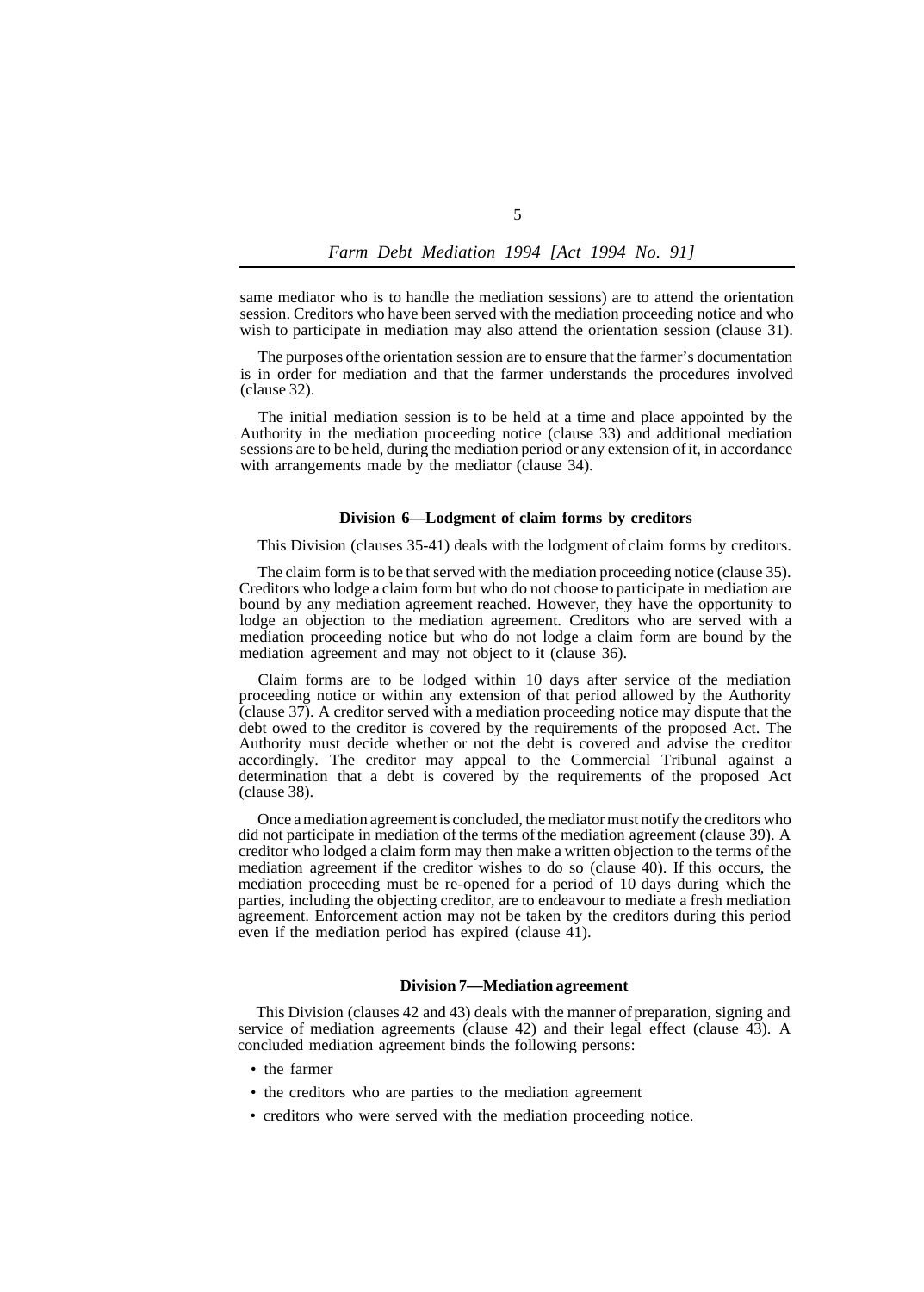*Farm Debt Mediation 1994 [Act 1994 No. 91]* 

#### **Division 8—End of mediation**

This Division (clauses 44 and 45) deals with termination of mediation.

A farmer may, by agreement with a creditor, consent to the taking of enforcement action before the end of the mediation period. Such an agreement may be rescinded by either the farmer or the creditor during a 5-day cooling off period (clause 44).

A mediator is required, before the mediation period ends (or at the end of any extension of the mediation period), to prepare a termination statement that certifies that mediation has ended and describes the agreements (if any) that the parties have reached. Copies of the termination statement are to be served on the farmer, the creditors who participated in mediation, the creditors who were served with the mediation proceeding notice but who did not participate in mediation and the Authority. Once the termination statement has been served, a creditor may proceed with enforcement action if a mediation agreement was not concluded or any mediation agreement reached does not prevent the taking of such action (clause 45).

## **PART 4—MANDATORY MEDIATION—OTHER MATTERS**

This Part makes provision as to the following:

- inspection and valuation of property covered by a farm mortgage
- the requirement for the farmer and principal creditor to mediate in good faith and steps to be taken if this does not occur
- farmer. • concealment, removal or transfer of property covered by a farm mortgage by a

## **Division l—Inspection and valuation of property**

This Division (clauses 46-48) deals with procedures to be adopted for inspection and valuation of property that is the subject of a farm mortgage.

After a farmer lodges a mediation request, a creditor may inspect property that is covered by the creditor's farm mortgage during business hours (clause 46). A farmer who, without reasonable excuse, refuses to permit the inspection or who destroys or damages the property is presumed (in the absence of proof to the contrary) not to have mediated in good faith for the purposes of the proposed Act (clause 47). A procedure is specified for the purposes of the valuation of property covered by a farm mortgage in the event of a dispute as to its value, including the method of selecting a valuer (clause 48).

### **Division 2—Mediation in good faith required**

This Division (clauses 49-59) deals with the requirement for parties to mediate in good faith, the consequences of a failure by a creditor or farmer to mediate in good faith and the review of a finding (or failure to make a finding) as to lack of good faith by a mediator.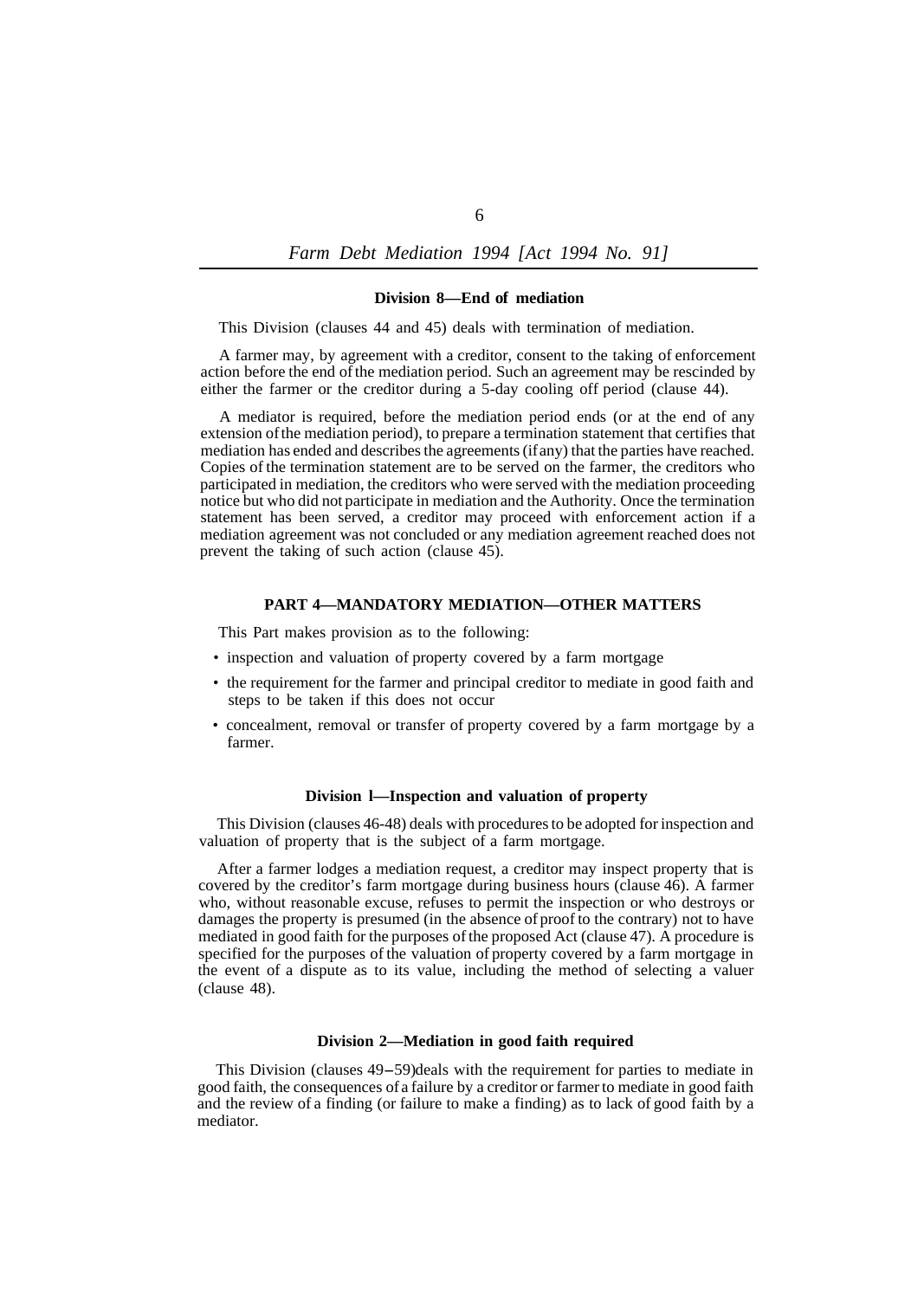#### **Subdivision l—General**

This Subdivision (clauses 49 and 50) specifies that parties to mandatory mediation are required to mediate in good faith and gives certain examples of behaviour that, if undertaken without reasonable excuse, demonstrates a failure by a party to mediate in good faith. This behaviour includes a failure to attend scheduled mediation sessions or to provide full financial information as required by the proposed Act (clause 49). Provision is made for the issue of a certificate by a mediator stating that a farmer or principal creditor has not mediated in good faith (clause 50).

## **Subdivision 2—Lack of good faith by creditor**

This Subdivision (clauses 51-54) sets out the procedure to be followed if a mediator certifies that the principal creditor is not mediating in good faith. If this occurs, the farmer may request the Local Court sitting in the area in which the farm concerned is located to arrange for court supervised mediation (clause 51). The Local Court is to require the farmer and principal creditor to mediate, under its supervision, for not more than 60 days. The Court may issue such orders as it considers necessary to enable mediation in good faith to take place (clause 52). The creditor must not take enforcement action during court supervised mediation (clause 53). If the Local Court is satisfied at the end of the period of court supervised mediation that the creditor has failed to mediate in good faith, the Court may order that the creditor is not to take enforcement action for such additional period, not exceeding 60 days, that the Court considers appropriate and specifies in its order (clause 54).

#### **Subdivision 3—Lack of good faith by farmer**

This Subdivision (clauses 55 and 56) deals with the failure by a farmer to mediate in good faith.

A mediator is to issue a certificate that a farmer has not mediated in good faith if the farmer conceals, removes or transfers property covered by a farm mortgage with the intention of defrauding, defeating or delaying the interests of a creditor (clause 55). (This behaviour constitutes one example of a failure by a farmer to mediate in good faith. Other examples of such behaviour are set out in clauses 47 and 49.) A creditor served with a mediator's certificate as to a lack of good faith by a farmer may take enforcement action under the farm mortgage concerned (clause 56).

## **Subdivision 4—Review of good faith findings**

This Subdivision (clauses 57-59) deals with the procedure to be followed if a party disputes a mediator's finding (or a failure to make a finding) concerning good faith in mediation. In this event, either party may, in a specified time, request the Local Court sitting in the area in which the farm concerned is located to review the position. The request is to be dealt with within 10 days after its lodgment and, if the request relates to a finding that a farmer has failed to mediate in good faith, operates as a stay of enforcement action by the creditor until the Court determines the matter (clause 57). The powers of a Local Court in relation to the conduct of the review are specified (clause 58) and provision is made that the mediator concerned is competent, but not compellable, to give evidence for the purposes of the review (clause 59).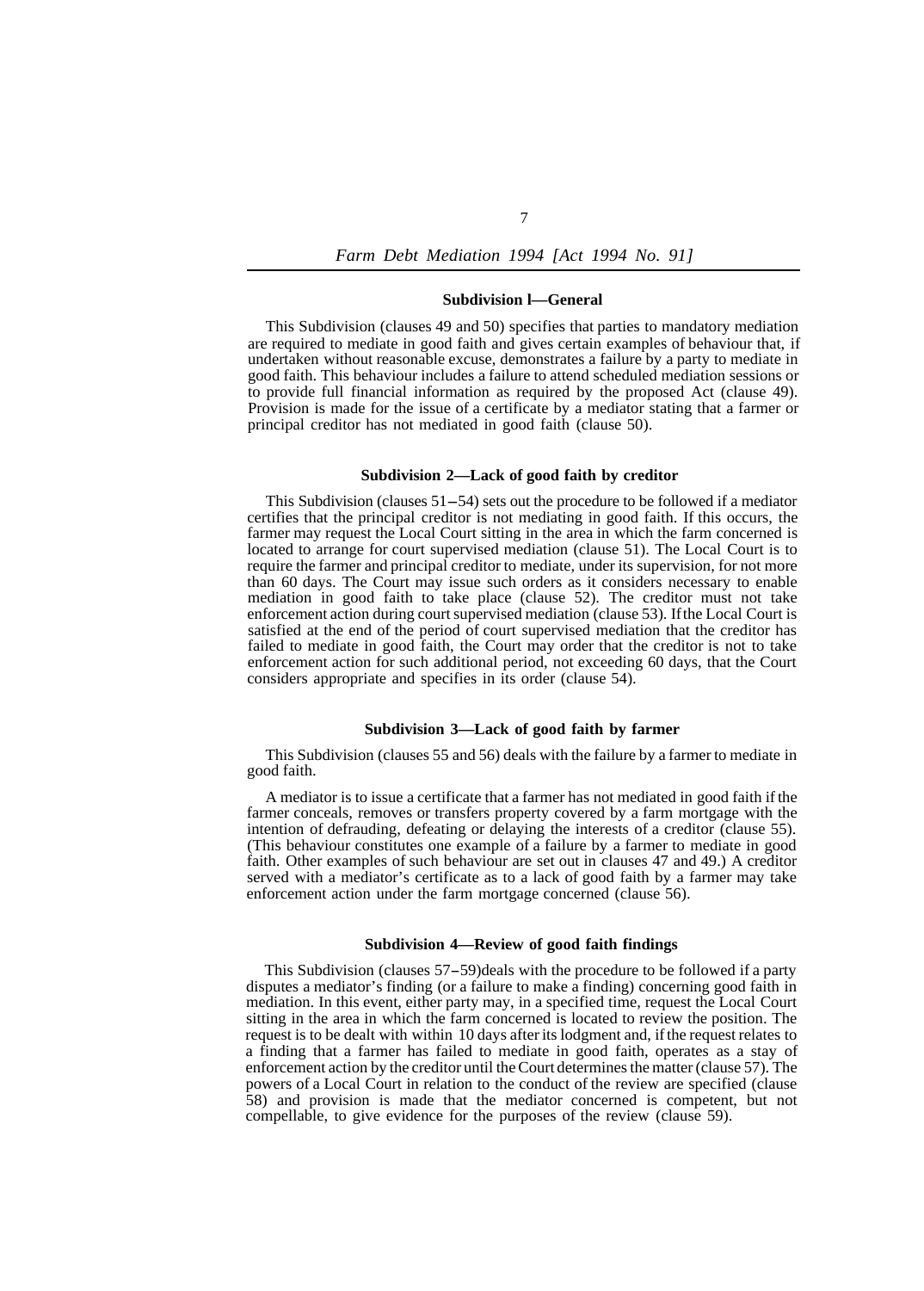#### **Division 3—Concealment, removal or transfer of property by farmer**

This Division (clauses 60–62) deals with the concealment, removal or transfer of property covered by a farm mortgage by a farmer.

Provision is made that a farmer who conceals, removes or transfers property covered by a farm mortgage is ineligible, or ceases to be eligible, for mandatory mediation in specified circumstances (clause 60). A creditor who holds a farm mortgage over property that has been concealed, removed or transferred by a farmer may, within a specified time, request the Local Court sitting in the area in which the farm concerned is located to order that the creditor be permitted to take enforcement action despite the fact that the requirements of the proposed Act as to mandatory mediation have not been satisfied. The farmer is to be summoned to appear at the hearing of the request (clause 61). If the Local Court finds that the farmer has acted in the manner alleged, the Court may permit the taking of enforcement action by the creditor immediately (clause 62).

#### **PART 5—GENERAL PROVISIONS CONCERNING MEDIATION**

This Part (clauses 63-70) deals with general issues, such as the eligibility and functions of mediators and the disclosure of information obtained during mediation, that relate to both voluntary and mandatory mediation under the proposed Act.

Mediators are required to be impartial (clause 63) and their functions are specified (clause 64). Provision is made as to the manner in which mediation sessions are to be conducted (clause 65). The disclosure of financial information to various persons, including other creditors, who are authorised or required to attend orientation and mediation sessions is specifically sanctioned (clause 66) and provision is made as to the confidentiality of mediation sessions (clause 67) and the disclosure, outside the mediation arena, of information obtained during mediation (clause 68). Representation of parties to mediation is covered (clause 69). Mediators and persons acting under the direction of mediators are excused from personal liability for acts or omissions done or omitted to be done in good faith for the purposes of the proposed Act (clause 70).

## **PART 6-MISCELLANEOUS**

This Part (clauses  $71-83$ ) makes provision as to a number of matters relating to the operation of the proposed Act.

The Part provides that the proposed Act binds the Crown (clause 71). Persons are prohibited from contracting out of the operation of the proposed Act and, in the case of a creditor, such action attracts a maximum penalty of 100 penalty units (presently equivalent to \$10,000) (clause 72). A waiver of rights under the proposed Act has no effect unless expressly provided for by the proposed Act (clause 73). Provision is made as to the giving of notice by a mortgagee to a mortgagor of land before an exercise of rights in the event of a default under a mortgage (clause 74). Provision is also made as to service, and the date of giving, of notices and other documents under the proposed Act (clauses 75 and 76).

The Part provides that proceedings for offences against the proposed Act and the regulations are to be dealt with summarily before a Local Court (clause 77). Persons punished for an act or omission that is an offence against another law are not to be